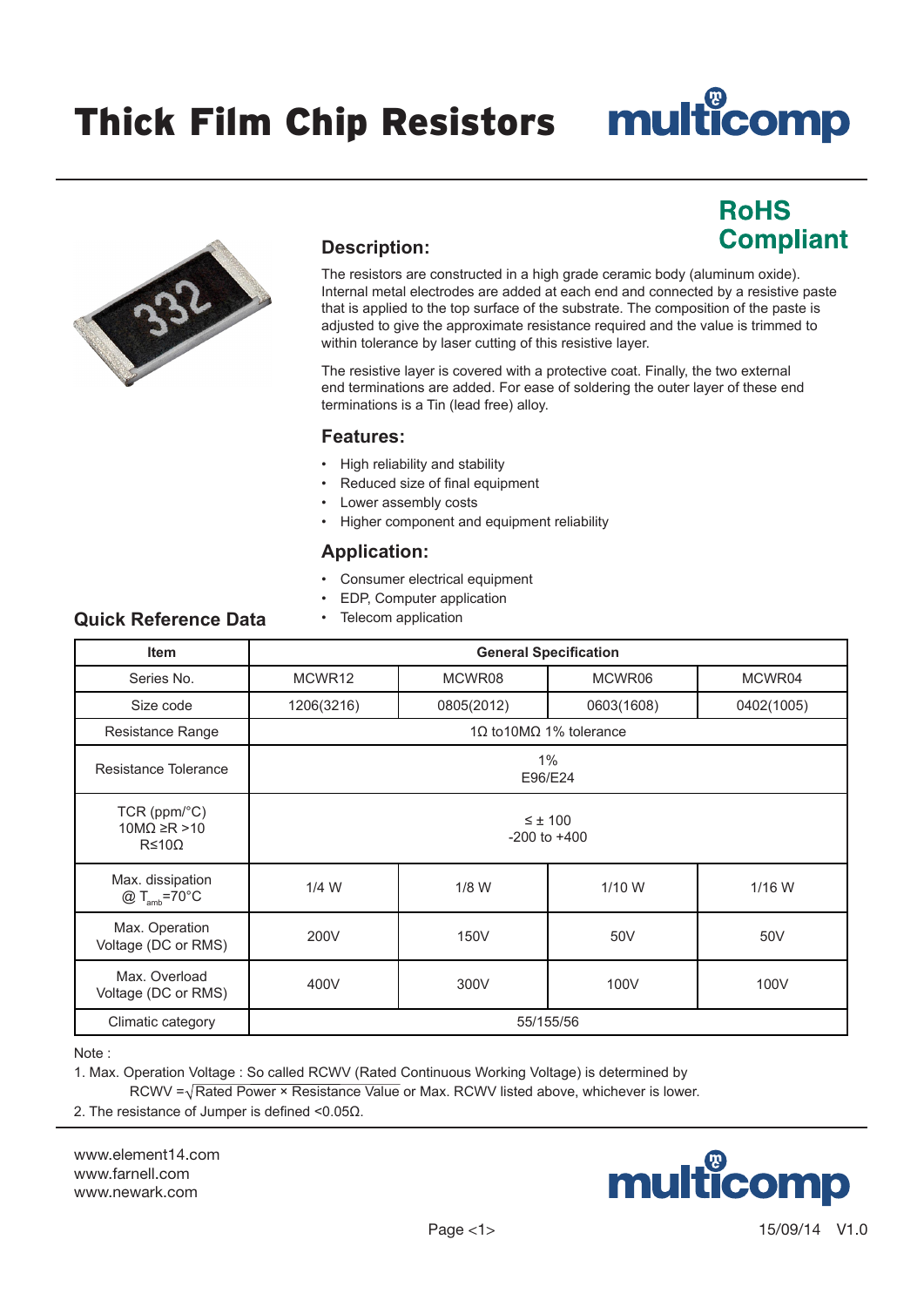|           | MCWR12         | MCWR08         | <b>MCWR06</b>   | MCWR04          |
|-----------|----------------|----------------|-----------------|-----------------|
| L.        | $3.1 \pm 0.1$  | $2 \pm 0.1$    | $1.6 \pm 0.1$   | $1 \pm 0.05$    |
| W         | $1.6 \pm 0.1$  | $1.25 \pm 0.1$ | $0.8 \pm 0.1$   | $0.50 \pm 0.05$ |
| т         | $0.6 \pm 0.15$ | $0.5 \pm 0.15$ | $0.45 \pm 0.15$ | $0.35 \pm 0.05$ |
| Tb        | $0.45 \pm 0.2$ | $0.4 \pm 0.2$  | $0.3 \pm 0.15$  | $0.25 \pm 0.1$  |
| <b>Tt</b> | $0.5 \pm 0.2$  | $0.4 \pm 0.2$  | $0.3 \pm 0.1$   | $0.2 \pm 0.1$   |

Dimensions : Millimetres



#### **Functional Description:**

#### **Product characterization**

Standard values of nominal resistance is E96 series for resistors with a tolerance of +1%.

#### **Derating**

The power that the resistor can dissipate depends on the operating temperature; see Fig.2





#### **Mounting**

Due to their rectangular shapes and small tolerances, Surface Mountable Resistors are suitable for handling by automatic placement systems.

Chip placement can be on ceramic substrates and printed-circuit boards (PCBs).

Electrical connection to the circuit is by individual soldering condition.

The end terminations guarantee a reliable contact.

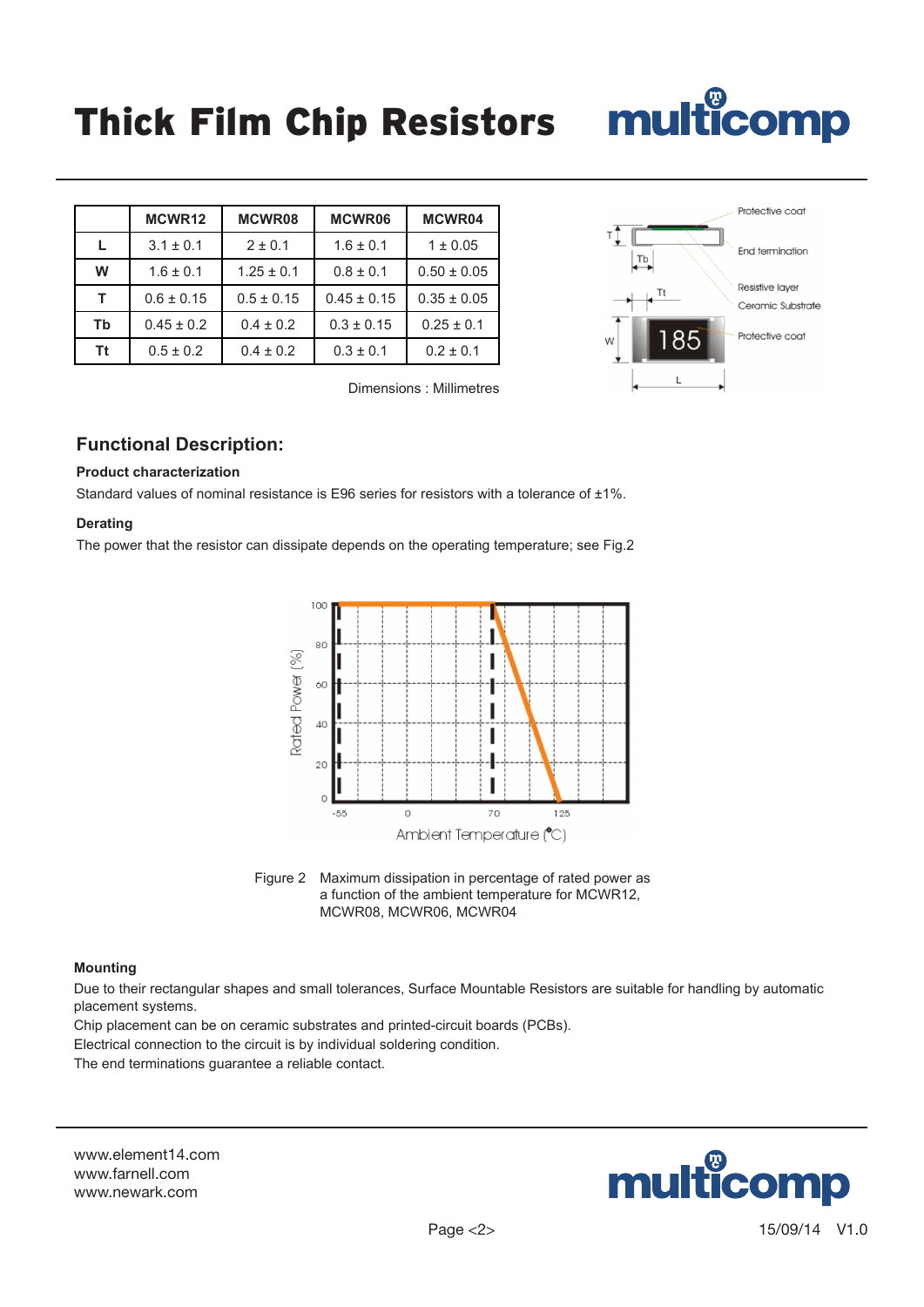#### **Soldering Condition:**

The robust construction of chip resistors allows them to be completely immersed in a solder bath of 260°C for 10 seconds. Therefore, it is possible to mount Surface Mount Resistors on one side of a PCB and other discrete components on the reverse (mixed PCBs).

Surface Mount Resistors are tested for solderability at 235°C during 2 seconds. The test condition for no leaching is 260°C for 30 seconds. Typical examples of soldering processes that provide reliable joints without any damage are given in Fig 3.



**Fig 3. Infrared soldering profile for Chip Resistors**

#### **Catalogue Numbers:**

The resistors have a catalogue number starting with

| MCWR12       | X                                   |                           | 472                             |                  |                       |                    |
|--------------|-------------------------------------|---------------------------|---------------------------------|------------------|-----------------------|--------------------|
| Size code    | <b>Type code</b>                    | Resistance code           |                                 | <b>Tolerance</b> | Packaging code        | <b>Termination</b> |
| MCWR12: 1206 | $X$ :                               | $4.7\Omega$               | $=4R7$                          | $F : \pm 1\%$    | T: 7" Reeled taping   | code               |
| MCWR08:0805  | $±1\%$ . 10 $\Omega$ to 1M $\Omega$ | 10Ω                       | $=100$                          | P: Jumper        | $Q:10"$ Reeled taping | $L =$ Sn base      |
| MCWR06:0603  | W:                                  | $220\Omega$               | $=221$                          |                  | G: 13" Reeled taping  | (lead free)        |
| MCWR04: 0402 | $±1\%$ . < 10Ω: >1ΜΩ                | Jumper                    | $=000$                          |                  | H: 13" reel 50Kpcs    |                    |
|              |                                     | (" " means a blank)       |                                 |                  | only for 0402         |                    |
|              |                                     |                           | $±1\%$ , E24+E96: 3 significant |                  | $B:$ Bulk             |                    |
|              |                                     | digits followed by no. of |                                 |                  | D: 7" reel 20Kpcs     |                    |
|              |                                     | zeros                     |                                 |                  | only for 0402         |                    |
|              |                                     | $102\Omega$               | $=1020$                         |                  | A: 7" reel 15Kpcs     |                    |
|              |                                     | $37.4K\Omega$             | $= 3742$                        |                  | only for 0402         |                    |

#### MCWR12, MCWR08, MCWR06:

- 1. Reeled tape packaging : 8mm width paper taping 5,000pcs per 7" reel, 10kpcs per 10" reel, 20kpcs per 13" reel.
- 2. Bulk packaging : 5,000pcs per poly-bag

MCWR04:

1. Reeled tape packaging : 8mm width paper taping 10,000pcs per 7" reel, 20,000pcs per 10" reel. 70,000pcs per 13" reel. 2. Bulk packaging : 10,000pcs per poly-bag

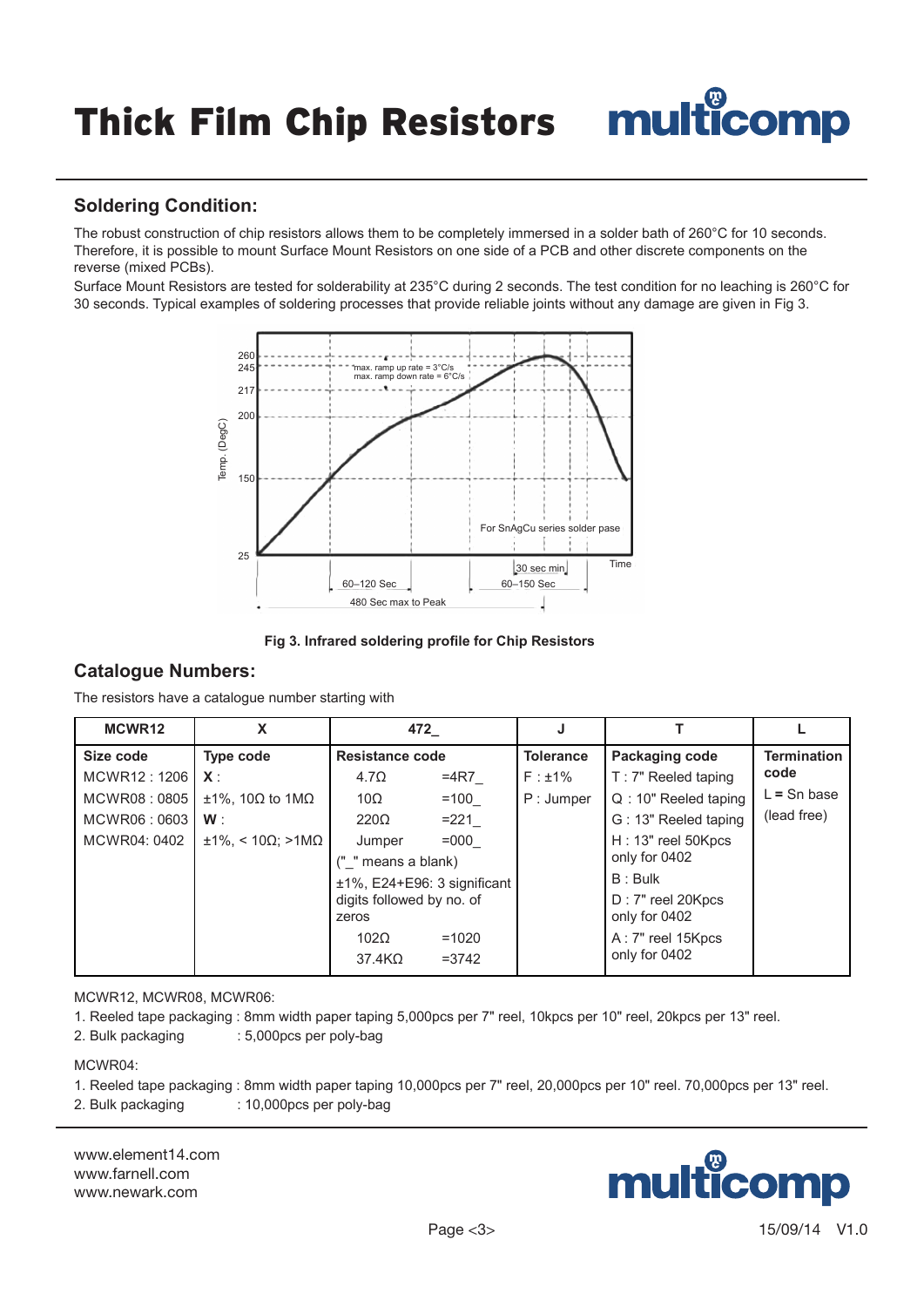#### **Test and Requirements:**

Essentially all tests are carried out according to the schedule of IEC publication 115-8, category LCT/UCT/56 (rated temperature range : Lower Category Temperature, Upper Category Temperature; damp heat, long term, 56 days). The testing also meets the requirements specified by EIA, EIAJ and JIS.

The tests are carried out in accordance with IEC publication 68, "Recommended basic climatic and mechanical robustness testing procedure for electronic components" and under standard atmospheric conditions according to IEC 60068-1, subclause 5.3. Unless otherwise specified, the following value supplied :

Temperature: 15°C to 35°C.

Relative humidity: 45% to 75%.

Air pressure: 86kPa to 106 kPa (860 mbar to 1060 mbar).

All soldering tests are performed with midly activated flux.

|                                                                                                                           |                                                                                                                                                                                                                                                                                                                                                                                                                       | Requirement                                                                     |                       |  |
|---------------------------------------------------------------------------------------------------------------------------|-----------------------------------------------------------------------------------------------------------------------------------------------------------------------------------------------------------------------------------------------------------------------------------------------------------------------------------------------------------------------------------------------------------------------|---------------------------------------------------------------------------------|-----------------------|--|
| <b>Test</b>                                                                                                               | <b>Procedure / Test Method</b>                                                                                                                                                                                                                                                                                                                                                                                        | <b>Resistor</b>                                                                 | 0Ω                    |  |
| Electrical<br>Characteristics<br>JISC5201-1: 1998<br>Clause 4.8                                                           | - DC resistance values measurement<br>- Temperature Coefficient of Resistance (T.C.R)<br>Natural resistance change per change in degree centigrade.<br>$\frac{R_2 - R_1}{R_1(t_2 - t_1)}$ × 10 <sup>6</sup> (ppm/°C) t <sub>1</sub> : 20°C+5°C/-1 °C; t <sub>2</sub> : -55°C or +155°C<br>$R_1$ : Resistance at reference temperature (20°C +5°C / -1 °C)<br>$R_2$ : Resistance at test temperature (-55°C or +155°C) |                                                                                 | $< 50 \text{m}\Omega$ |  |
| Resistance to<br>soldering heat(R.S.H)<br>JISC5201-1:1998<br>Clause 4.18                                                  | Un-mounted chips completely immersed for 10 ±1second in a<br>SAC solder bath at 260°C ±5°C                                                                                                                                                                                                                                                                                                                            | $±1\%$ : $\Delta$ R/Rmax.<br>$\pm (0.5\% + 0.05\Omega)$<br>no visible damage    | $< 50 \text{m}\Omega$ |  |
| Solderability<br>JISC5201-1: 1998<br>Clause 4.17                                                                          | Un-mounted chips completely immersed for 10 ±1 second in a<br><b>SAC</b><br>solder bath at 235°C ±5°C                                                                                                                                                                                                                                                                                                                 | 95% coverage min., good<br>tinning and no visible damage                        |                       |  |
| Temperature cycling<br>JISC5201-1: 1998<br>Clause 4.19                                                                    | 30 minutes at -55°C ±3°C, 2-3 minutes at 20°C +5°C -1°C,<br>30 minutes at<br>+155°C ±3°C, 2-3 minutes at 20°C +5°C -1°C, total 5 continuous<br>cycles                                                                                                                                                                                                                                                                 | $±1\%$ : $\triangle$ R/Rmax.<br>$\pm (0.5\% + 0.05\Omega)$<br>No visible damage | $<$ 50m $\Omega$      |  |
| <b>High Temperature</b><br>Exposure<br>MIL-STD-202<br>method 108                                                          | 1,000 +48/-0 hours; without load in a temperature chamber<br>controlled $155 \pm 3^{\circ}$ C                                                                                                                                                                                                                                                                                                                         | $±1\%:\triangle R/$<br>Rmax.±(1%+0.1Ω)<br>No visible damage                     | $<$ 50m $\Omega$      |  |
| Bending strength<br>JISC5201-1: 1998<br>Clause 4.33                                                                       | Resistors mounted on a 90mm glass epoxy resin PCB(FR4),<br>bending once 3mm for 10sec, 5mm for MCWR04                                                                                                                                                                                                                                                                                                                 | $±1\%:\triangle R/$<br>Rmax.±(1%+0.05Ω)<br>No visual damaged                    | $<$ 50m $\Omega$      |  |
| Adhesion<br>JISC5201-1: 1998<br>Clause 4.32                                                                               | Pressurizing force: 5N, Test time: 10 ±1sec.                                                                                                                                                                                                                                                                                                                                                                          | No remarkable damage or<br>removal of the terminations                          |                       |  |
| Short Time Overload<br>(STOL)<br>2.5 times RCWV or max. overload voltage, for 5seconds<br>JISC5201-1: 1998<br>Clause 4.13 |                                                                                                                                                                                                                                                                                                                                                                                                                       | $±1\%$ : $\Delta$ R/R max.<br>$\pm(1\% + 0.05\Omega)$<br>No visible damage      | $<$ 50m $\Omega$      |  |

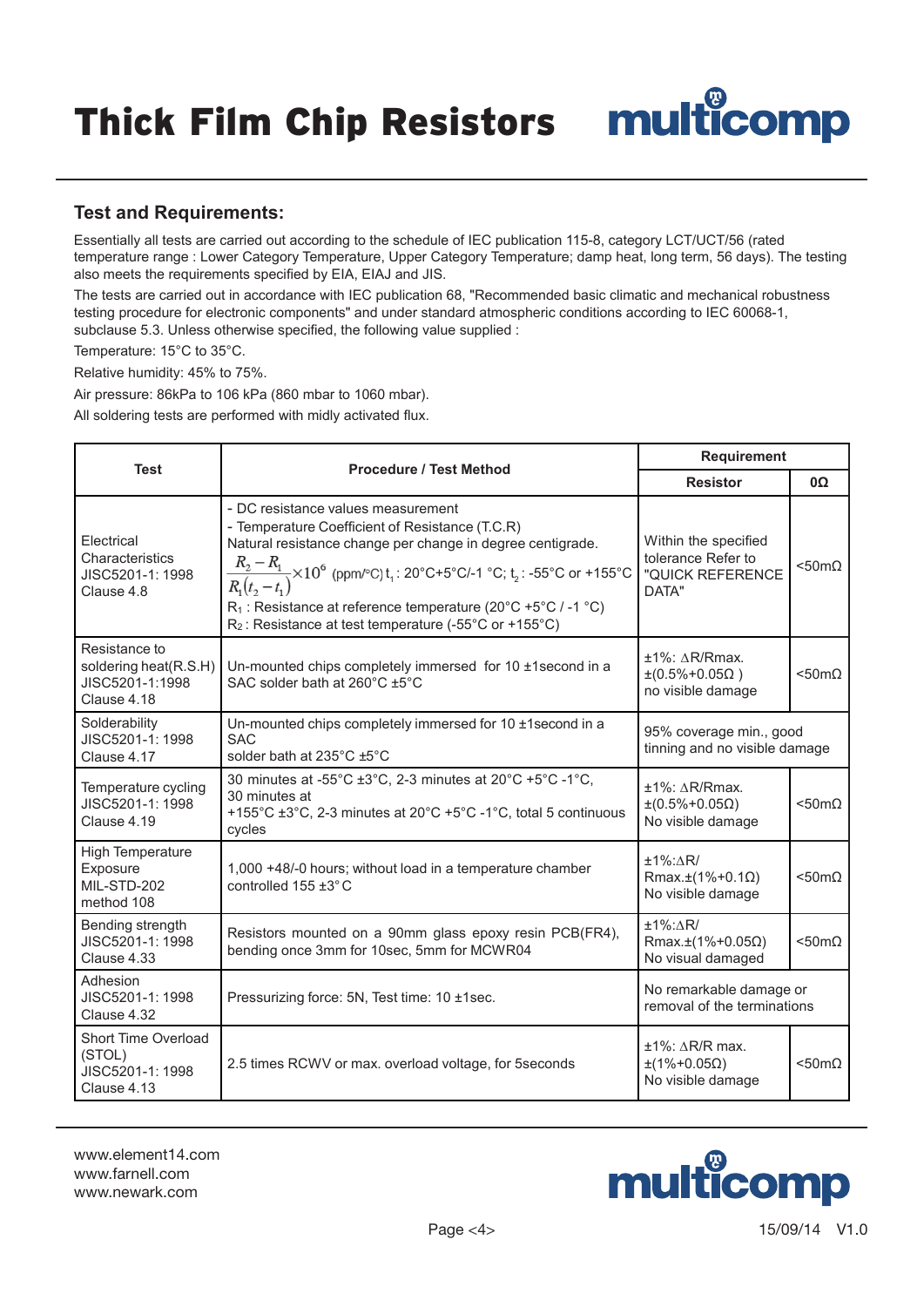## Thick Film Chip Resistors

| <b>THICK FHIII WHIP RESISTUPS</b>                        | <b>THURGOTHY</b>                                                                                                                                              |                                                                              |                       |
|----------------------------------------------------------|---------------------------------------------------------------------------------------------------------------------------------------------------------------|------------------------------------------------------------------------------|-----------------------|
|                                                          |                                                                                                                                                               | <b>Requirement</b>                                                           |                       |
| <b>Test</b>                                              | <b>Procedure / Test Method</b>                                                                                                                                | <b>Resistor</b>                                                              | 0Ω                    |
| Load life in Humidity<br>JISC5201-1: 1998<br>Clause 4.24 | 1000 +48/-0 hours, loaded with RCWV or Vmax in humidity<br>chamber controller at 40°C± 2°C and 90 to 95% relative humidity,<br>1.5 hours on and 0.5 hours off | $±1\%$ : $\triangle R/R$ max.<br>$\pm(1\% + 0.1\Omega)$<br>No visible damage | $< 50 \text{m}\Omega$ |
| Load life (endurance)<br>JISC5201-1: 1998<br>Clause 4.25 | 1000 +48/-0 hours, loaded with RCWV or Vmax in chamber<br>controller 70±2°C, 1.5 hours on and 0.5 hours off                                                   | $±1\%$ : $\triangle R/R$ max.<br>$\pm(1\% + 0.1\Omega)$<br>No visible damage | $<$ 50m $\Omega$      |
| <b>Insulation Resistance</b>                             |                                                                                                                                                               |                                                                              |                       |

Apply the maximum overload voltage (DC) for 1minute  $\left|$  R ≥10G $\Omega$ 

| Voltage<br>JISC5201-1: 1998<br>Clause 4.7 | Apply the maximum overload voltage (AC) for 1 minute |
|-------------------------------------------|------------------------------------------------------|
|                                           |                                                      |

### **Test Condition For Jumper (0** Ω**)**

| <b>Item</b>                  | MCWR12                   | MCWR08                              | <b>MCWR06</b> | MCWR04 |  |
|------------------------------|--------------------------|-------------------------------------|---------------|--------|--|
| Power Rating At 70°C         | 1/4W                     | 1/8W                                | 1/10W         | 1/16W  |  |
| Resistance                   | MAX. $50 \text{m}\Omega$ |                                     |               |        |  |
| <b>Rated Current</b>         | 2A                       | 1.5A                                | 1Α            | 1Α     |  |
| <b>Peak Current</b>          | 5A                       | 3.5A                                | 3A            | 2A     |  |
| <b>Operating Temperature</b> |                          | $-55^{\circ}$ C to $+155^{\circ}$ C |               |        |  |

#### **Packaging:**

JISC5201-1: 1998 Clause 4.6

Dielectric Withstand

#### **Paper Tape specifications**



Dimensions : Millimetres

www.element14.com www.farnell.com www.newark.com



No breakdown or flashover

 $\boldsymbol{\mathbb{C}}$